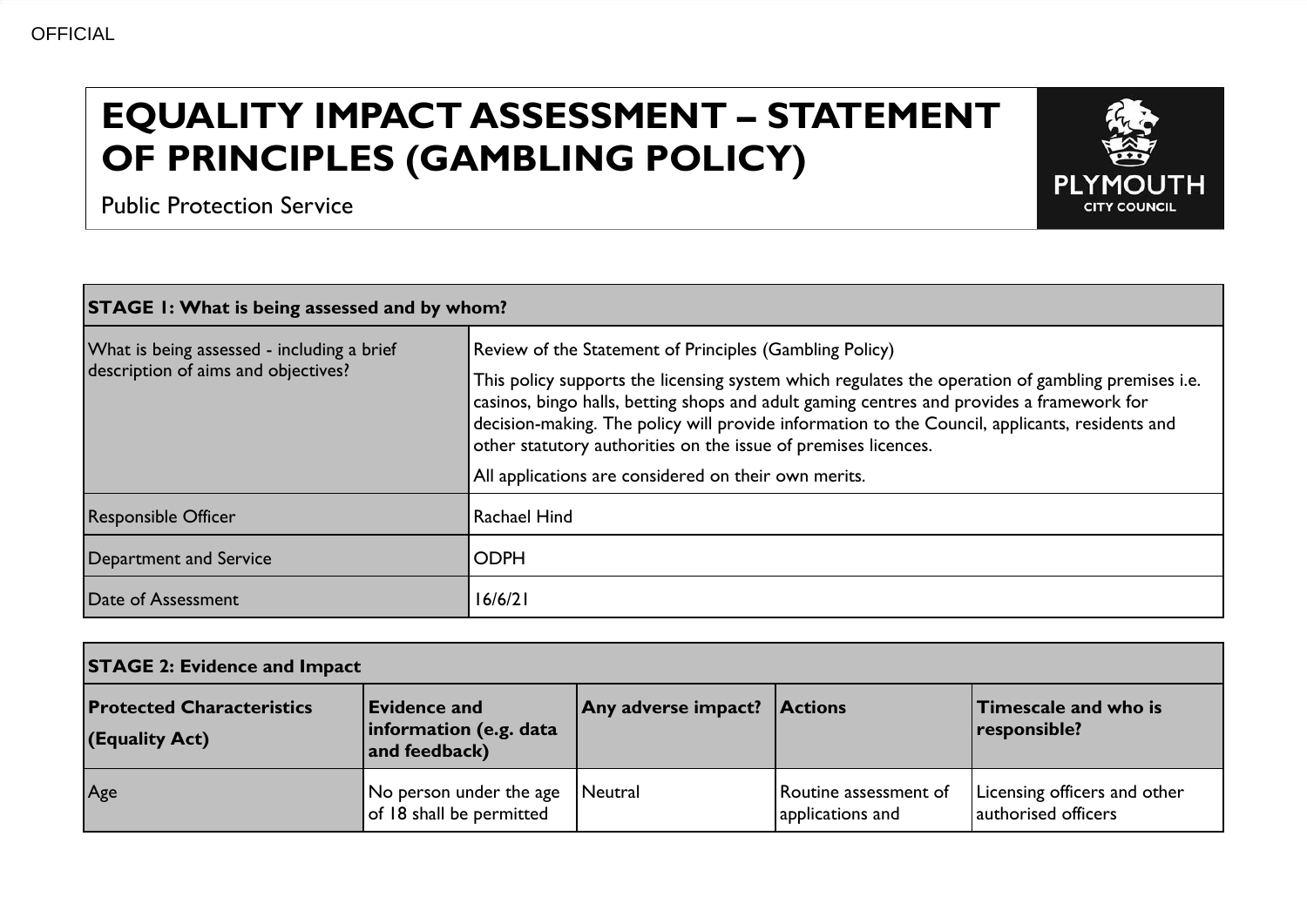| <b>STAGE 2: Evidence and Impact</b>                |                                                                                                                                                                                                                               |                                                                                        |                                                        |                                      |
|----------------------------------------------------|-------------------------------------------------------------------------------------------------------------------------------------------------------------------------------------------------------------------------------|----------------------------------------------------------------------------------------|--------------------------------------------------------|--------------------------------------|
| <b>Protected Characteristics</b><br>(Equality Act) | <b>Evidence and</b><br>information (e.g. data<br>and feedback)                                                                                                                                                                | Any adverse impact?                                                                    | <b>Actions</b>                                         | Timescale and who is<br>responsible? |
|                                                    | entry to age-restricted<br>licensed premises such as<br>casinos, bingo halls, betting<br>shops and adult gaming<br>centres, where gambling is<br>permitted. There is no<br>upper age limit. This is<br>prescribed by statute. |                                                                                        | monitoring to ensure<br>compliance with<br>regulations |                                      |
|                                                    | The Council does not<br>impose any local age<br>restrictions on the<br>application process.                                                                                                                                   |                                                                                        |                                                        |                                      |
| <b>Disability</b>                                  | There is no requirement<br>for the applicant to pass<br>on any details of medical<br>capacity.                                                                                                                                | Neutral                                                                                |                                                        | None                                 |
|                                                    | There are no equality<br>restrictions of who can<br>enter licensed premises.                                                                                                                                                  |                                                                                        |                                                        |                                      |
|                                                    | The council hold no<br>information of any<br>applicants from this group.                                                                                                                                                      |                                                                                        |                                                        |                                      |
| Faith, Religion or Belief                          | There is no requirement<br>for the applicant to pass<br>on any details concerning<br>faith, religion or belief.                                                                                                               | Neutral<br>The policy will grant a<br>premises licence to any<br>applicant who has the |                                                        | None                                 |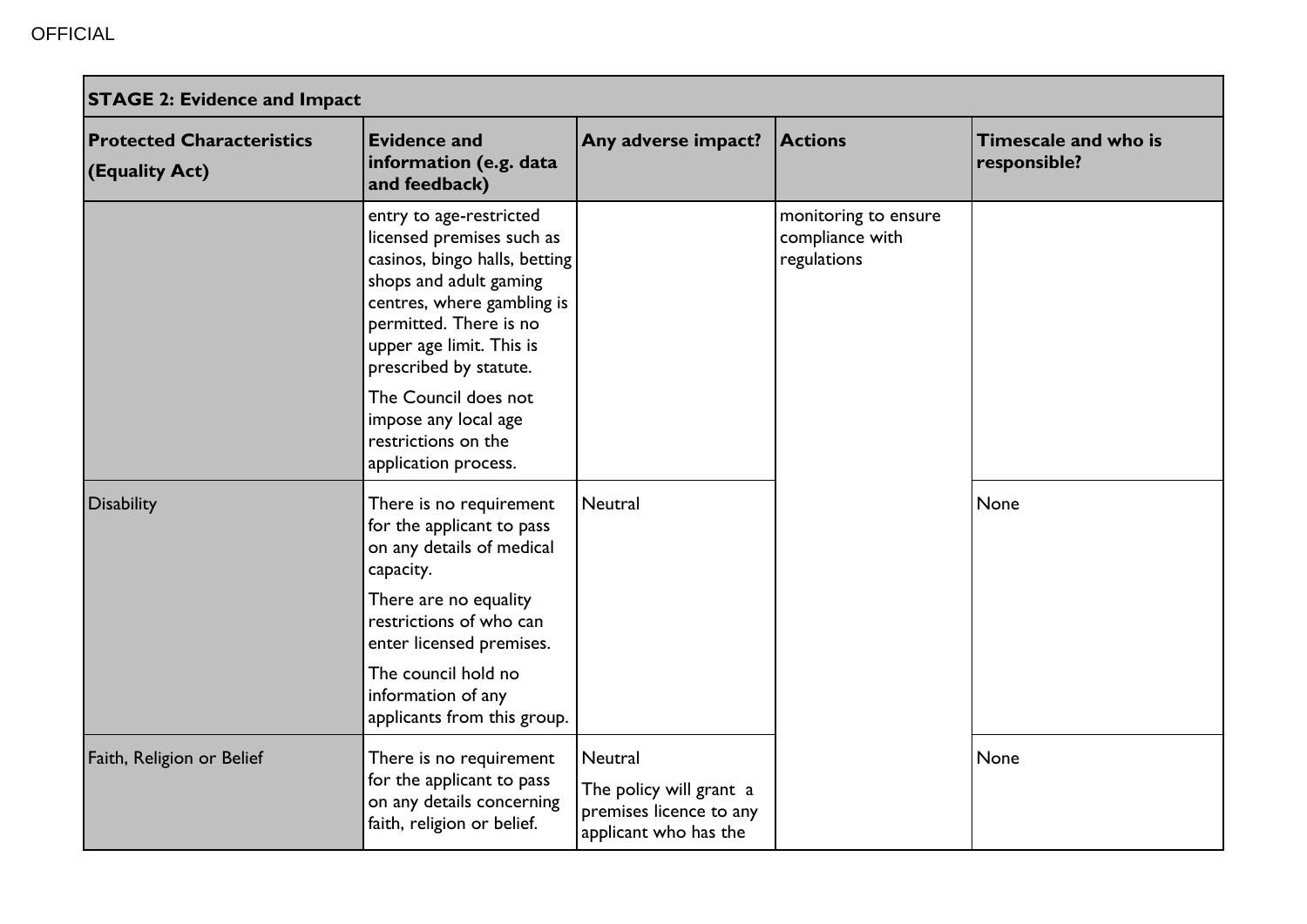| <b>STAGE 2: Evidence and Impact</b>                     |                                                                                                                                                                                                                              |                                                                                                                                                                                                                       |                |                                                                              |
|---------------------------------------------------------|------------------------------------------------------------------------------------------------------------------------------------------------------------------------------------------------------------------------------|-----------------------------------------------------------------------------------------------------------------------------------------------------------------------------------------------------------------------|----------------|------------------------------------------------------------------------------|
| <b>Protected Characteristics</b><br>(Equality Act)      | <b>Evidence and</b><br>information (e.g. data<br>and feedback)                                                                                                                                                               | Any adverse impact?                                                                                                                                                                                                   | <b>Actions</b> | Timescale and who is<br>responsible?                                         |
|                                                         | The council hold no<br>information of any<br>applicants from this group.                                                                                                                                                     | appropriate operator<br>and personal licences<br>required of the<br><b>Gambling Commission</b><br>and who conform with<br>the requirements of this<br>policy without<br>consideration of faith,<br>religion or belief |                |                                                                              |
| Gender - including marriage,<br>pregnancy and maternity | There are no equality<br>restrictions of who can be<br>a collector providing that<br>the promoter has a valid<br>permit/licence in place.<br>The council hold no<br>information of any<br>applicants are from this<br>group. | Neutral<br>The policy will grant<br>permits/licenses to any<br>licenced operators that<br>conform to the<br>requirements of this<br>policy without<br>consideration of gender.                                        |                | Ongoing monitoring by<br>Licensing Officers and other<br>authorised officers |
| <b>Gender Reassignment</b>                              | There are no gender<br>restrictions of who can<br>hold a premises licence or<br>can enter licensed<br>premises providing that<br>they can satisfy any age-<br>restricted requirements                                        | Neutral<br>The policy will grant a<br>premises licence<br>applicant that conforms<br>to the requirements of<br>this policy without<br>consideration of gender                                                         |                | Ongoing monitoring by<br>Licensing Officers and other<br>authorised officers |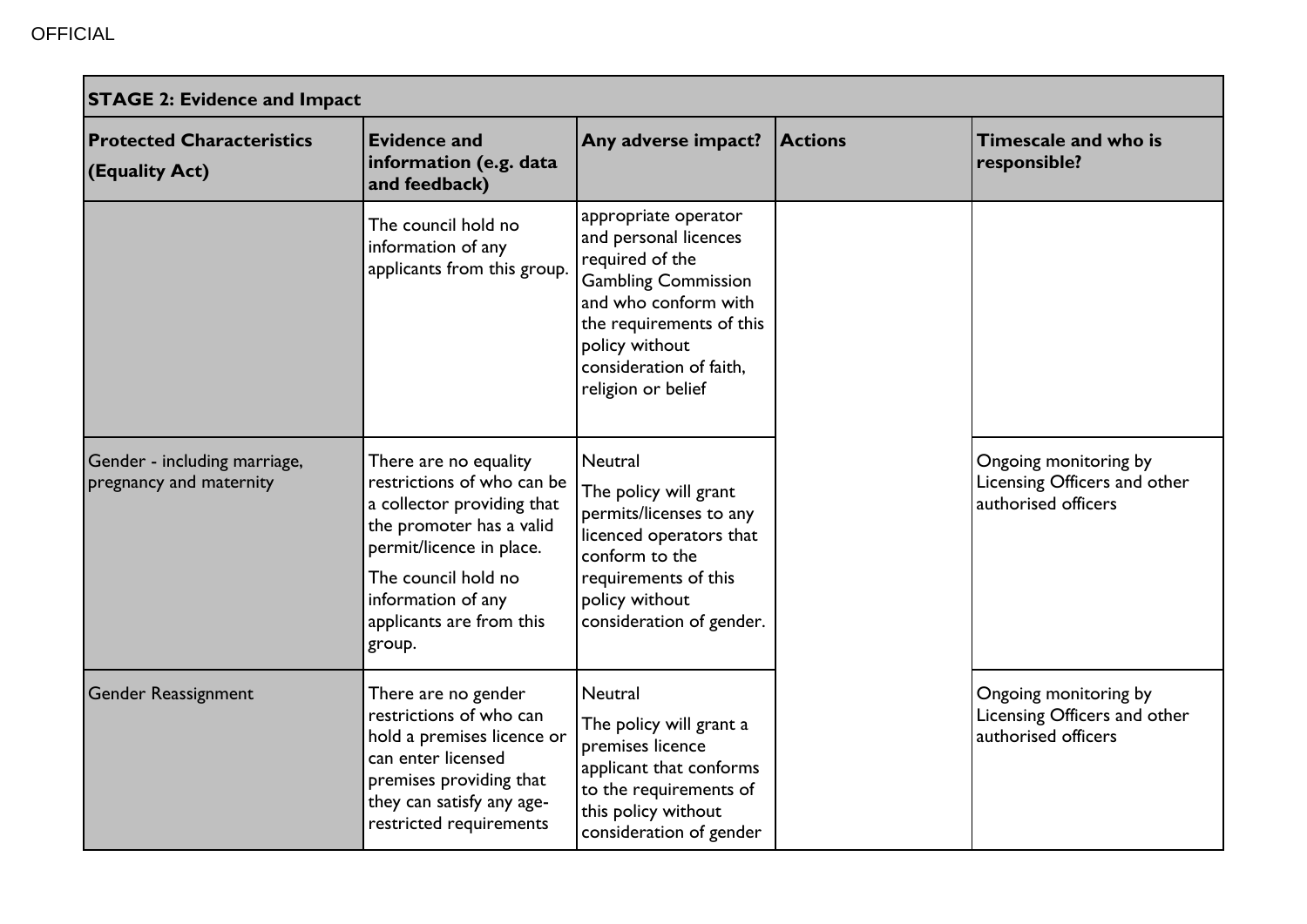| <b>STAGE 2: Evidence and Impact</b>                |                                                                                                                                                                                                                                                                  |                                                                                                                                                                                      |                |                                                                              |
|----------------------------------------------------|------------------------------------------------------------------------------------------------------------------------------------------------------------------------------------------------------------------------------------------------------------------|--------------------------------------------------------------------------------------------------------------------------------------------------------------------------------------|----------------|------------------------------------------------------------------------------|
| <b>Protected Characteristics</b><br>(Equality Act) | <b>Evidence and</b><br>information (e.g. data<br>and feedback)                                                                                                                                                                                                   | Any adverse impact?                                                                                                                                                                  | <b>Actions</b> | Timescale and who is<br>responsible?                                         |
|                                                    | The council hold no<br>information of any<br>applicants from this group.                                                                                                                                                                                         | reassignment.                                                                                                                                                                        |                |                                                                              |
| Race                                               | There are no race<br>restrictions to who can<br>hold a premises licence or<br>can enter licensed<br>premises providing that<br>they can satisfy any age-<br>restricted requirements.<br>The council hold no<br>information of any<br>applicants from this group. | Neutral<br>The policy will grant a<br>premise licence to any<br>applicant that conforms<br>to the requirements of<br>this policy without<br>consideration of race.                   |                | Ongoing monitoring by<br>Licensing Officers and other<br>authorised officers |
| Sexual Orientation -including Civil<br>Partnership | There are no orientation<br>restrictions to who can<br>hold a premises licence or<br>can enter licensed<br>premises providing that<br>they can satisfy any age-<br>restricted requirements.                                                                      | Neutral<br>The policy will grant a<br>premises licence to any<br>applicant that conforms<br>to the requirements of<br>this policy without<br>consideration of sexual<br>orientation. |                | Ongoing monitoring by<br>Licensing Officers and other<br>authorised officers |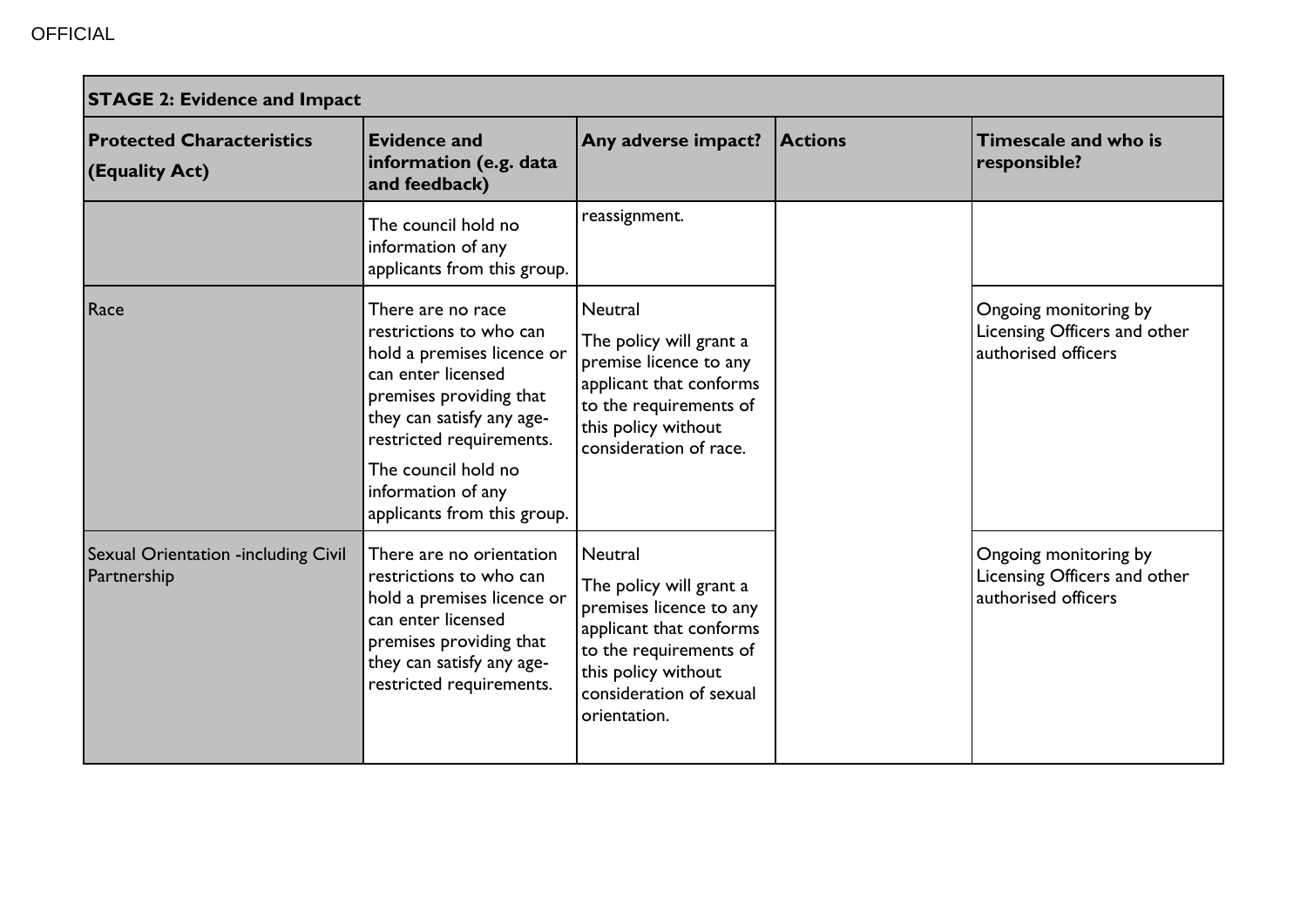г

| STAGE 3: Are there any implications for the following? If so, please record 'Actions' to be taken |                                                                                                                                                                                                              |                                                                                                                                                          |  |
|---------------------------------------------------------------------------------------------------|--------------------------------------------------------------------------------------------------------------------------------------------------------------------------------------------------------------|----------------------------------------------------------------------------------------------------------------------------------------------------------|--|
| <b>Local Priorities</b><br>Implications                                                           |                                                                                                                                                                                                              | Timescale and who is responsible?                                                                                                                        |  |
| Reduce the inequality gap,<br>particularly in health between<br>communities.                      | The policy seeks to allow licensed premises the<br>legitimate opportunity to undertake licensed gambling<br>activities providing that they are lawful and within<br>their licensing requirements.            | To be considered during decision making.<br>Additional work will be ongoing. The development of                                                          |  |
|                                                                                                   | Licensed premises must also have procedures in place<br>to protect vulnerable persons from gambling<br>irresponsibly.                                                                                        | the Local Area Profiles (LAPs) has generated local data<br>on at risk and problem gambling.                                                              |  |
|                                                                                                   | There are no other equality restrictions other than to<br>protect children and young persons from age<br>restricted gambling activities.                                                                     | Data and information obtained from the LAPs and<br>gambling risk assessments will be used to influence<br>further amendments to the policy where needed. |  |
|                                                                                                   | National Data available from the NatCen 'Gambling<br>behaviour in Great Britain in 2015'<br>(http://natcen.ac.uk/media/1464625/gambling-<br>behaviour-in-great-britain-2015.pdf)                             |                                                                                                                                                          |  |
|                                                                                                   | 63% of adults (16+) in Great Britain had gambled in<br>the past year, with men (66%) being more likely than<br>women (59%) to do so.                                                                         |                                                                                                                                                          |  |
|                                                                                                   | The most popular gambling activities were the<br>National Lottery draws (46%), scratch-cards (23%)<br>and other lotteries (15%).                                                                             |                                                                                                                                                          |  |
|                                                                                                   | Excluding those who only played the National Lottery<br>draws, just under half of adults (45%) participated in<br>other types of gambling activity; 49% of men and 42%<br>of women.                          |                                                                                                                                                          |  |
|                                                                                                   | For both men and women, overall participation was<br>highest amongst the middle age groups and lowest<br>amongst the youngest and oldest age groups.<br>Excluding those who only played the National Lottery |                                                                                                                                                          |  |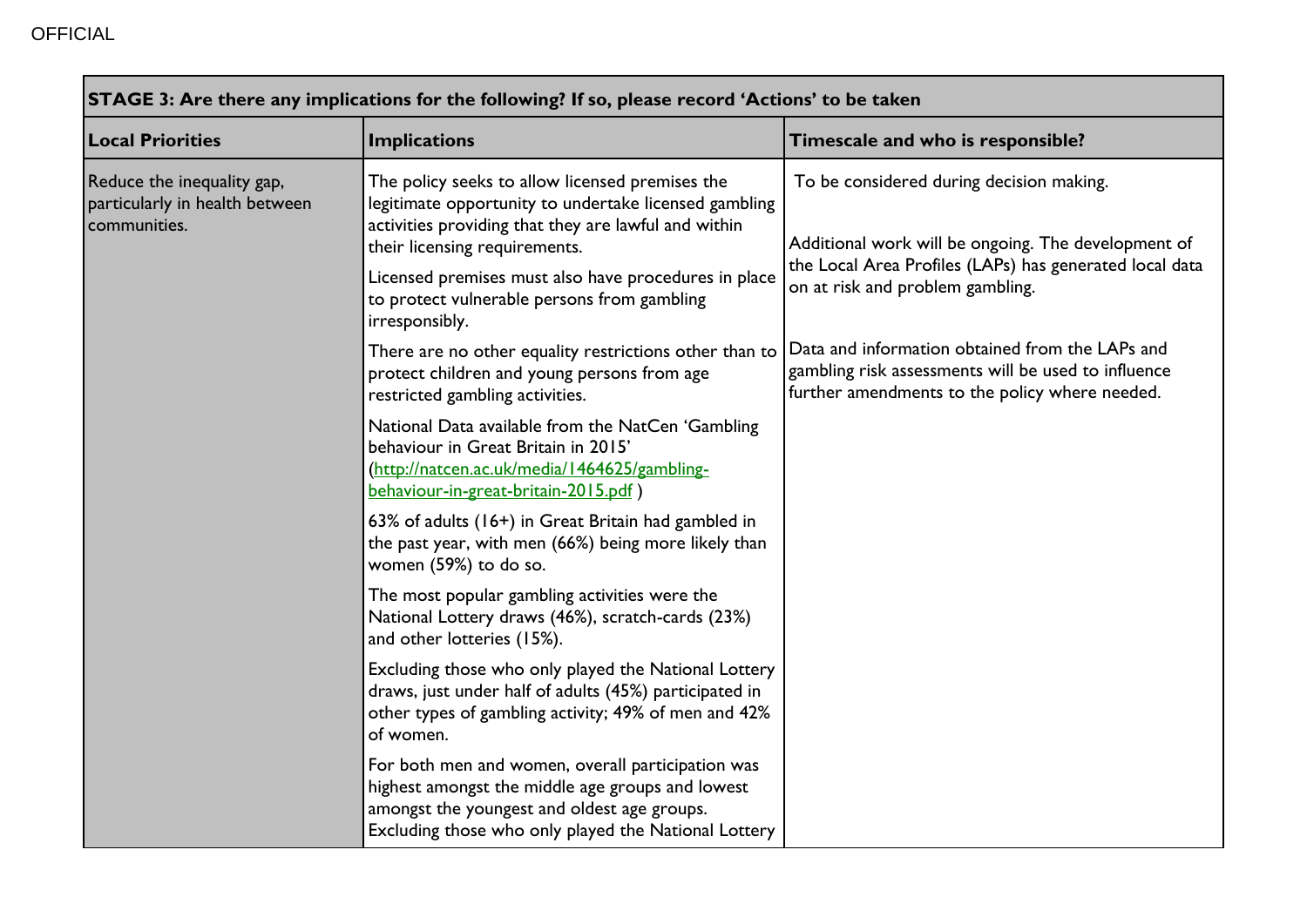| <b>Local Priorities</b> | <b>Implications</b>                                                                                                                                                                                                                                                                                                           | Timescale and who is responsible? |
|-------------------------|-------------------------------------------------------------------------------------------------------------------------------------------------------------------------------------------------------------------------------------------------------------------------------------------------------------------------------|-----------------------------------|
|                         | draw, gambling participation was highest among<br>younger adults.                                                                                                                                                                                                                                                             |                                   |
|                         | Problem Gambling is gambling to a degree that<br>compromises, disrupts or damages family, personal or<br>recreational pursuits.                                                                                                                                                                                               |                                   |
|                         | Problem gambling prevalence among adults living in<br>private households was 0.7%. Men were more likely<br>than women to be classified as a problem gambler<br>(1.3% and 0.2% respectively).                                                                                                                                  |                                   |
|                         | The highest rates of problem gambling were among<br>those who had participated in spread betting (20.1%),<br>betting via a betting exchange (16.2%), playing poker<br>in pubs and clubs (15.9%), betting offline on events<br>other than sports or horse or dog racing (15.5%) and<br>playing machines in bookmakers (11.5%). |                                   |
|                         | Problem gambling was more prevalent among people<br>who had participated in a number of gambling<br>activities in the past year (prevalence was 11.9% for<br>those who participated in seven or more activities<br>compared to 0.3% of those who had taken part in just<br>one gambling activity in the last year).           |                                   |
|                         | Overall, 3.9% of adults were categorised as at-risk<br>gamblers.                                                                                                                                                                                                                                                              |                                   |
|                         | Men were more likely than women to be both low<br>risk and moderate risk gamblers.                                                                                                                                                                                                                                            |                                   |
|                         | This also means that the vast majority of people<br>experience no problems from gambling.                                                                                                                                                                                                                                     |                                   |